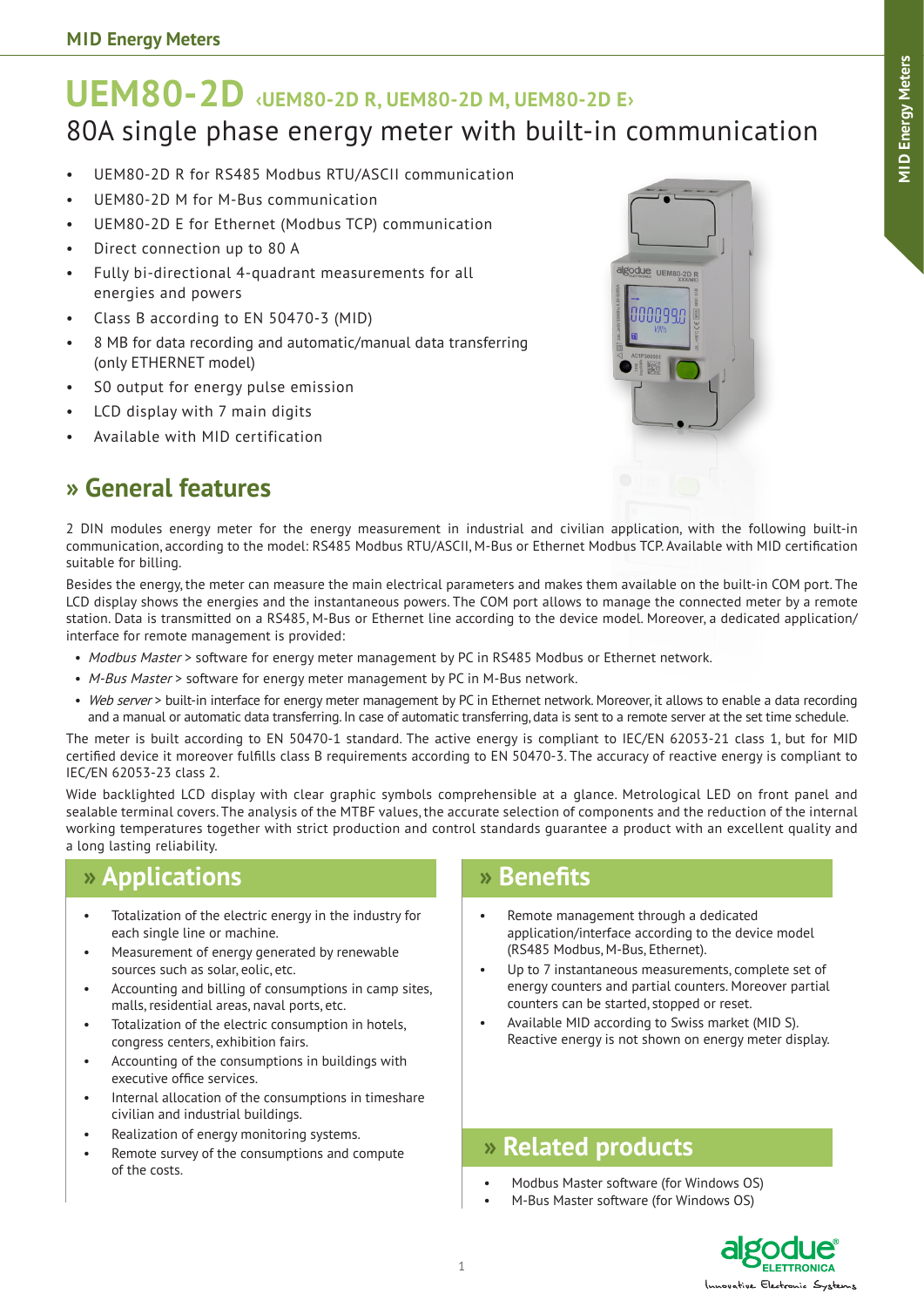## **» Technical features**

#### **Power supply**

- Power supplied from the voltage circuit
- Nominal measurement voltage ±20%
- Max consumption: 7.5 VA 0.5 W
- Nominal frequency: 50/60 Hz

#### **Voltage range & frequency**

230 ... 240 V 50/60 Hz

#### **Current**

- Starting current  $I_{st}$ : 20 mA
- Minimum current  $I_{\text{min}}$ : 250 mA
- Transitional current I.: 500 mA
- Reference current  $I_{ref}$  ( $I_b$ ): 5 A
- Maximum current  $I_{max}$ : 80 A

#### **RS485 Modbus communication**

- Port: RS485
- Protocol: Modbus RTU/ASCII
- Communication speed: 300 ... 57600 bps

#### **M-Bus communication**

- Port: wired (EN 1434-3)
- Protocol: M-Bus
- Communication speed: 300 ... 38400 bps
- Unit load: 1

#### **Ethernet communication**

- Port: 10/100 Base T
- Protocol: HTTP, NTP, DHCP, Modbus TCP
- Communication speed: 10/100 Mbps
- 8 MB for data recording
- Web server

#### **Accuracy**

- • Active energy class 1 according to IEC/EN 62053-21 (NO MID)
- • Active energy class B according to EN 50470-3 (MID)
- • Reactive energy class 2 according to IEC/EN 62053-23

#### **S0 output (no ETHERNET model)**

- • Passive optoisolated
- Maximum values:  $27 V_{\text{pc}}$  27 mA
- Meter constant: 500 imp/kWh The measuring unit (imp/kWh, imp/kvarh, imp/kVAh) changes according to the assigned counter (kWh, kvarh, kVAh)
- Pulse length:  $50 \pm 2$ ms

#### **Metrological LED**

- Meter constant: 1000 imp/kWh
- Pulse length:  $10 \pm 2$ ms

#### **Environmental conditions**

- Operating temperature: -25°C ... +55°C
- Storage temperature: -25°C ... +75°C
- Humidity: 80% max without condensation
- Protection degree: IP51 frontal part -IP20 terminals

## **» Technical drawing (mm)**

90  $\circ$ 36

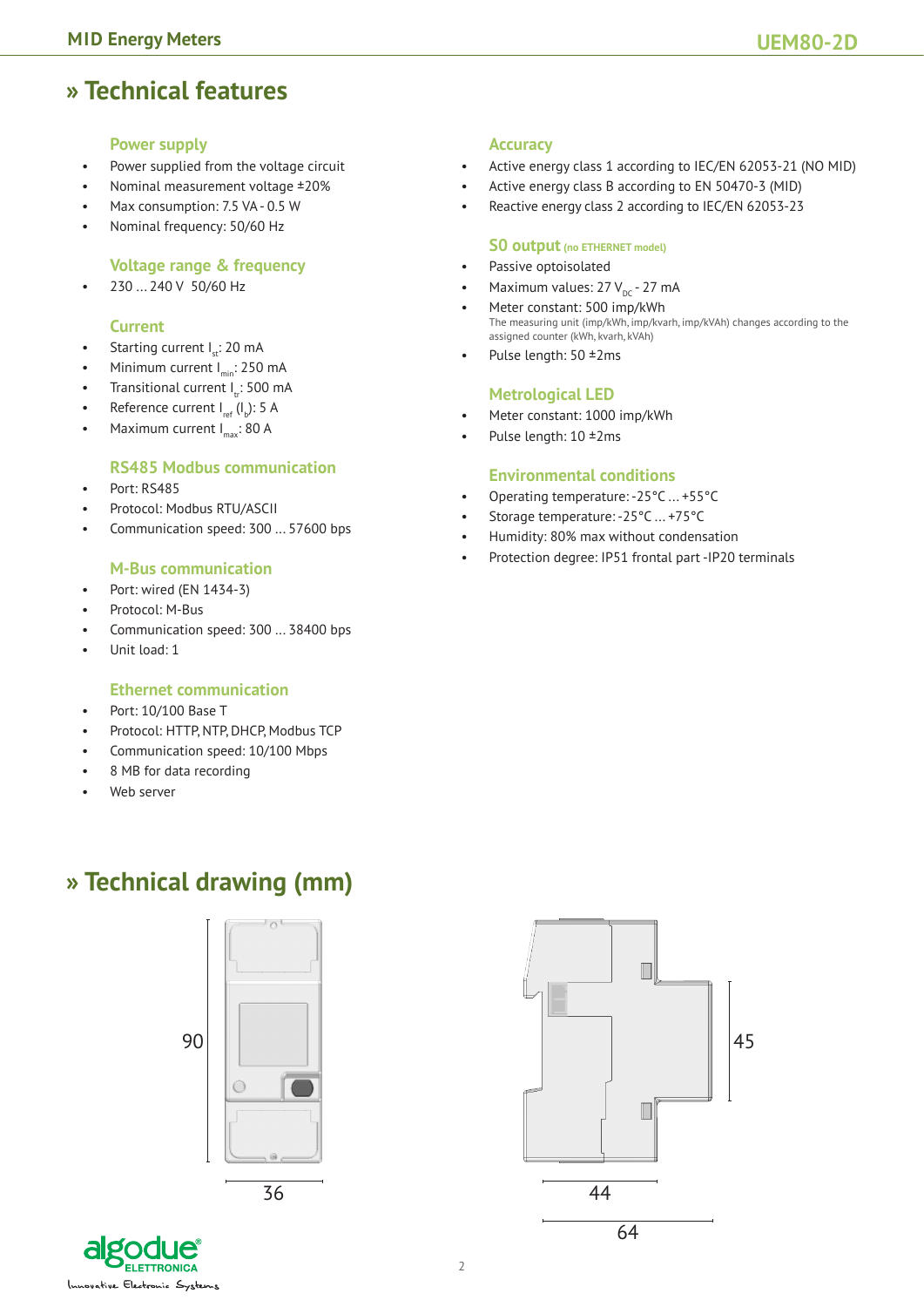### **» Measurements**

|                                          | <b>SYMBOL</b>                        | <b>MEASURE UNIT,</b><br><b>VALUE or STATUS</b> | <b>DISPLAY</b> | <b>COM</b><br><b>PORT</b> |
|------------------------------------------|--------------------------------------|------------------------------------------------|----------------|---------------------------|
| <b>INSTANTANEOUS VALUES</b>              |                                      |                                                |                |                           |
| Voltage                                  | $\sf V$                              | $\vee$                                         |                |                           |
| Current                                  |                                      | A                                              |                |                           |
| Power factor                             | PF                                   |                                                |                |                           |
| Apparent power                           | S                                    | <b>kVA</b>                                     | П              |                           |
| Active power                             | P                                    | kW                                             | . .            |                           |
| Reactive power                           | Q                                    | kvar                                           | . .            |                           |
| Frequency                                | f                                    | Hz                                             |                |                           |
| Power direction                          | $\stackrel{\rightarrow}{\leftarrow}$ | $\qquad \qquad \blacksquare$                   | $\bullet$      |                           |
| <b>RECORDED DATA</b>                     |                                      |                                                |                |                           |
| Active energy                            |                                      | kWh                                            | П              |                           |
| Inductive and capacitive reactive energy |                                      | kvarh                                          | ■※             |                           |
| Inductive and capacitive apparent energy |                                      | kVAh                                           | . .            | ■                         |
| Resettable partial energy counters       |                                      | kWh, kvarh, kVAh                               | ■※             |                           |
| Energy balance                           |                                      | kWh, kvarh, kVAh                               | ■※             | ■                         |
|                                          |                                      |                                                |                |                           |

**In case of ETHERNET model, a recording at programmable rate (minimum 10 s) can be enabled with selectable parameters like instantaneous values and counters. Then, the recorded data can be transferred manually or automatically.**

| <b>OTHER INFORMATION</b>                                                                                                             |                 |            |  |
|--------------------------------------------------------------------------------------------------------------------------------------|-----------------|------------|--|
| Undervoltage/overvoltage                                                                                                             | VOL, VUL        | ON/OFF     |  |
| Undercurrent/overcurrent                                                                                                             | <b>IOL, IUL</b> | ON/OFF     |  |
| Frequency out of range                                                                                                               | fout            | ON/OFF     |  |
| Partial counters                                                                                                                     | <b>PAR</b>      | START/STOP |  |
| SO output status (no ETHERNET model)                                                                                                 | $\Box$          | Active     |  |
| <b>LEGEND:</b><br>$\bullet$ = Available $\quad \blacksquare$ = Bidirectional value $\quad \div$ = varh not available for MID S meter |                 |            |  |